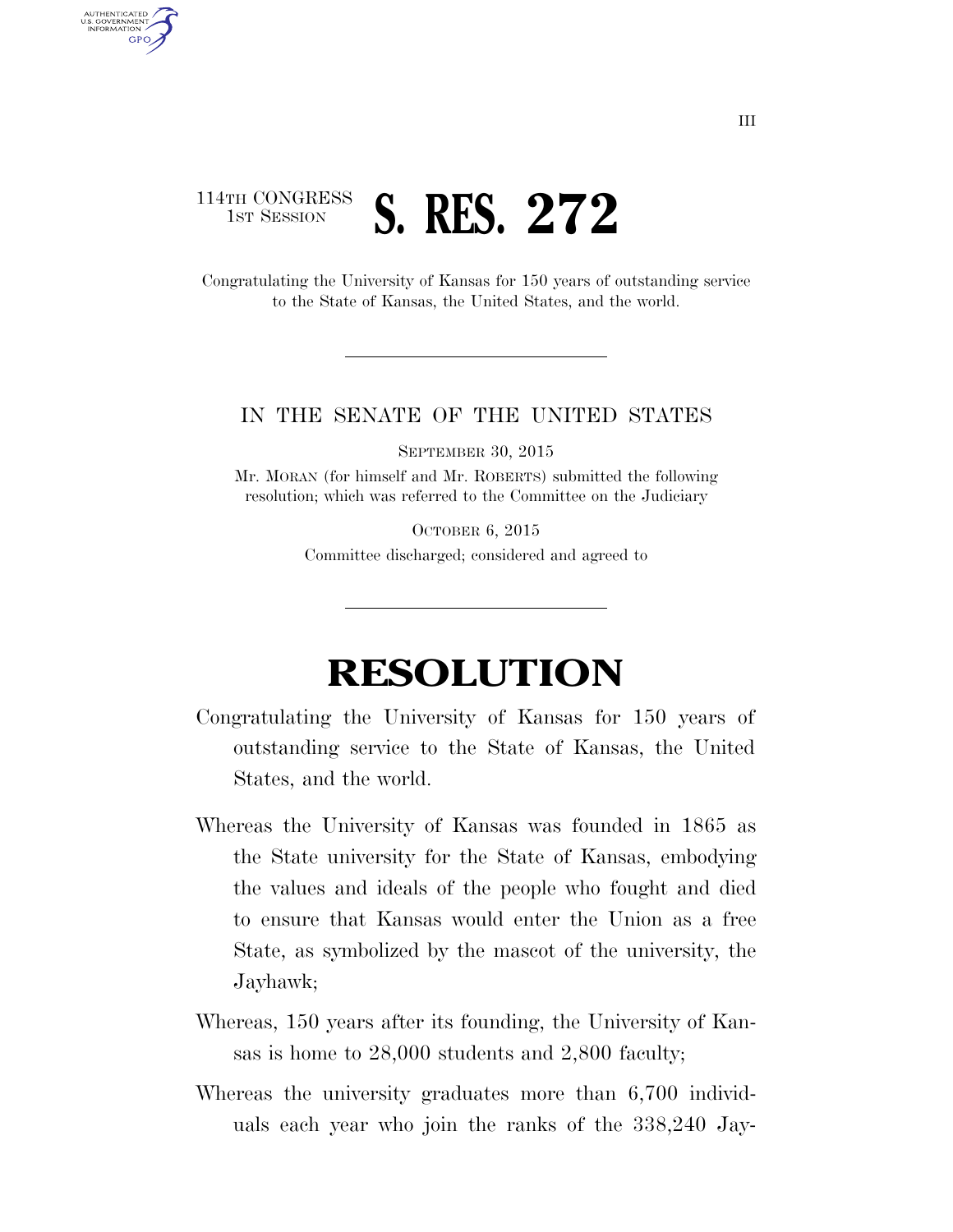hawk alumni living throughout Kansas, the United States, and the world;

- Whereas the University of Kansas has been a member of the prestigious Association of American Universities since 1909;
- Whereas the University of Kansas has been open to all genders and races since its founding;
- Whereas the first valedictorian of the university was Flora Richardson in 1873;
- Whereas the University of Kansas has 13 schools, offers more than 600 degree programs, and has students come from all 50 States and 105 countries to study at the university;
- Whereas the University of Kansas recognizes that the understanding of world cultures is essential for the progress of the United States;
- Whereas the university offers more than 40 separate language courses;
- Whereas continuing education programs at the University of Kansas include fire and law enforcement training centers that annually train over 5,000 public safety officers across Kansas;
- Whereas basketball was first played at the University of Kansas in 1898, coached by James Naismith, the inventor of the game, and the university has one of the most successful programs in the country, winning 5 national championships and more than 2,150 games;
- Whereas Allen Fieldhouse has hosted the University of Kansas basketball games since 1955 and the building re-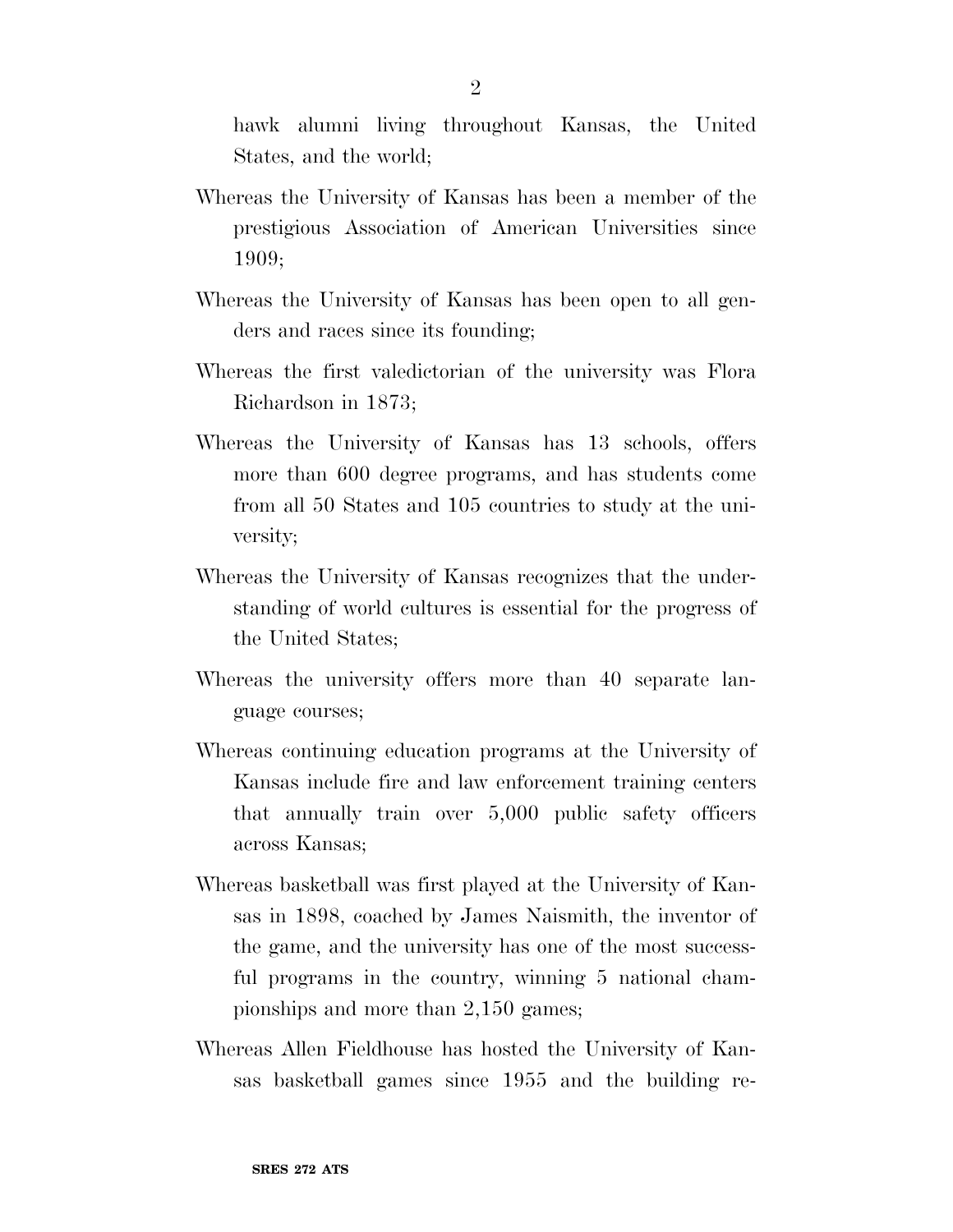mains one of the most historically significant and prestigious buildings in college athletics;

- Whereas President Theodore Roosevelt pronounced the chant of the university, Rock Chalk Jayhawk, the ''greatest college cheer ever devised'';
- Whereas the University of Kansas has a long history of working with the United States Armed Forces, is one of only 53 schools to host all 3 Reserve Officers' Training Corps programs, and works with the United States Army Command and General Staff College at Fort Leavenworth to produce military and civilian faculty with the advanced degrees necessary to teach at the highest level;
- Whereas, in 1917, the first United States officer killed in World War I combat was a University of Kansas Medical Center student;
- Whereas research at the University of Kansas provides numerous economic and societal contributions;
- Whereas helium was first isolated in Bailey Hall, located on the main campus of the University of Kansas, and the first time-release capsule was developed by a university professor;
- Whereas the Spencer Museum of Art houses an internationally known and diverse collection with approximately 38,000 artworks and artifacts in all media;
- Whereas the Kenneth Spencer Research Library is home to some of the rarest and most precious volumes and materials in the world, including cuneiform tablets written 4 millennia ago;
- Whereas astronauts, artists, authors, business leaders, Pulitzer Prize winners, a Nobel laureate, and Governors and Senators have launched careers at the University of Kan-